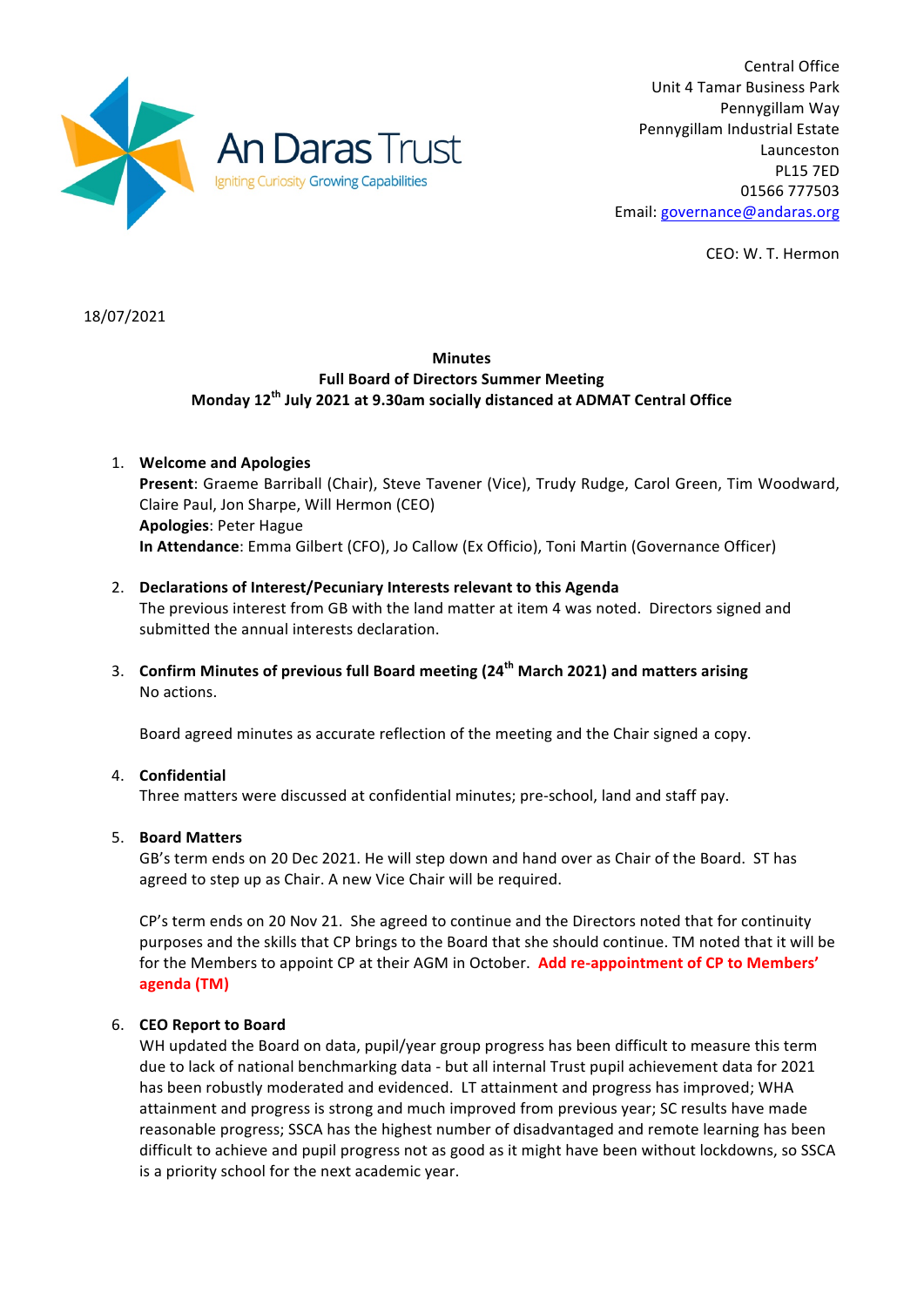WH noted the internal Trust attainment benchmarking for 2021 is as measured against 2019 figures and this shows that KS1/early years has shown the greatest drop (from year 1 to year 2) and KS1 will be a priority for schools and the Trust next year. He noted the main areas of learning concern; disadvantaged, writing, boys. The Board noted that this reflects the national picture. The Trust improvement plan for next year will reflect this picture but the capabilities curriculum will also need to be focused on as this has not progressed as much as hoped due to lockdowns and the need to focus on recovery. Can you explain the deep dive process and how it will be managed in our **schools?** WH explained that this is a requirement of an Ofsted inspection and is required to evaluate the strongest and weakest subjects; he explained how it would be managed.

Attendance for pupils across the Trust has been very good this academic year and in line with normal attendance; the Board noted a well done to all the schools for their hard work on maintaining pupil attendance. WH reassured the Board that all appropriate polices and procedures are being followed with regard to exclusions, and these have been limited in number and only concern one school.

Health & Safety audit has been completed, the Board has been appraised of the results. Acting Assistant Head has been appointed to Werrington. The benefits of welfare-dogs in the schools was discussed. Pupil numbers for September was discussed; WHA reception class numbers for Sept 21 seem to have been slightly affected by the new primary school. **PAN figure for PT is 70 but is currently at 30. Is there a point when the numbers become unsustainable?** WH noted that this is always an issue with small schools and needs to be constantly monitored. It was agreed that the Head of School at PT is being very proactive at promoting the school. SEN funding was discussed and that some funding is due to be received which will off set the cost of some provision that has already been in place. **Can this not be shown as a 'below the line' income on the accounts?** EG explained the background and how this will be recorded, the Board discussed planning for SEN provision and the difficulties of costing it out, particularly when it is a small school with high levels of needs.

The need for some Health and Safety checks at the pre-school was noted, including an asbestos survey. CIF bid agreed for Wer damp so the use of classrooms will need to managed while that is sorted. CIF bid also agreed for fire management system at SSCA, and the heating improvements are already underway at SSCA.

#### 7. **Risk Register**

It was agreed that given the threat posed, Cyber essentials accreditation and insurance will be added to the risk register.

#### 8. **Finance Management Reports/Current Budget**

EG updated the Directors. LT, CG and WHA were a concern but have balanced out with additional income received. The May sheets show an overall deficit of £81.6K. However there is figure of **£106K** for depreciation for periods one to six. This is not yet showing a corresponding figure in the **budget?** This is not put in the budget, it is kept separate and shows further down balance sheet. Plan is to integrate in the next financial year. **I do not understand the rates relief and the sending of a claim form twice?** Rates relief sent off for central, not received and therefore applied for again. It was believed to be caused by issues with Council remote working. At WHA, there is income from **Supply Teachers insurance but I have not found the cost of supply teachers?** It was noted that this is under B5 under agency staff.

It was noted that as the budget will balance, we are at the higher end of the reserves being held. The Board had a lengthy discussion on the size and use of the reserves and challenged that **the** reserves should not increase and be used in the schools to fund priorities. **Action: Improvement plans – funding of priorities add to full Board agenda (WH)**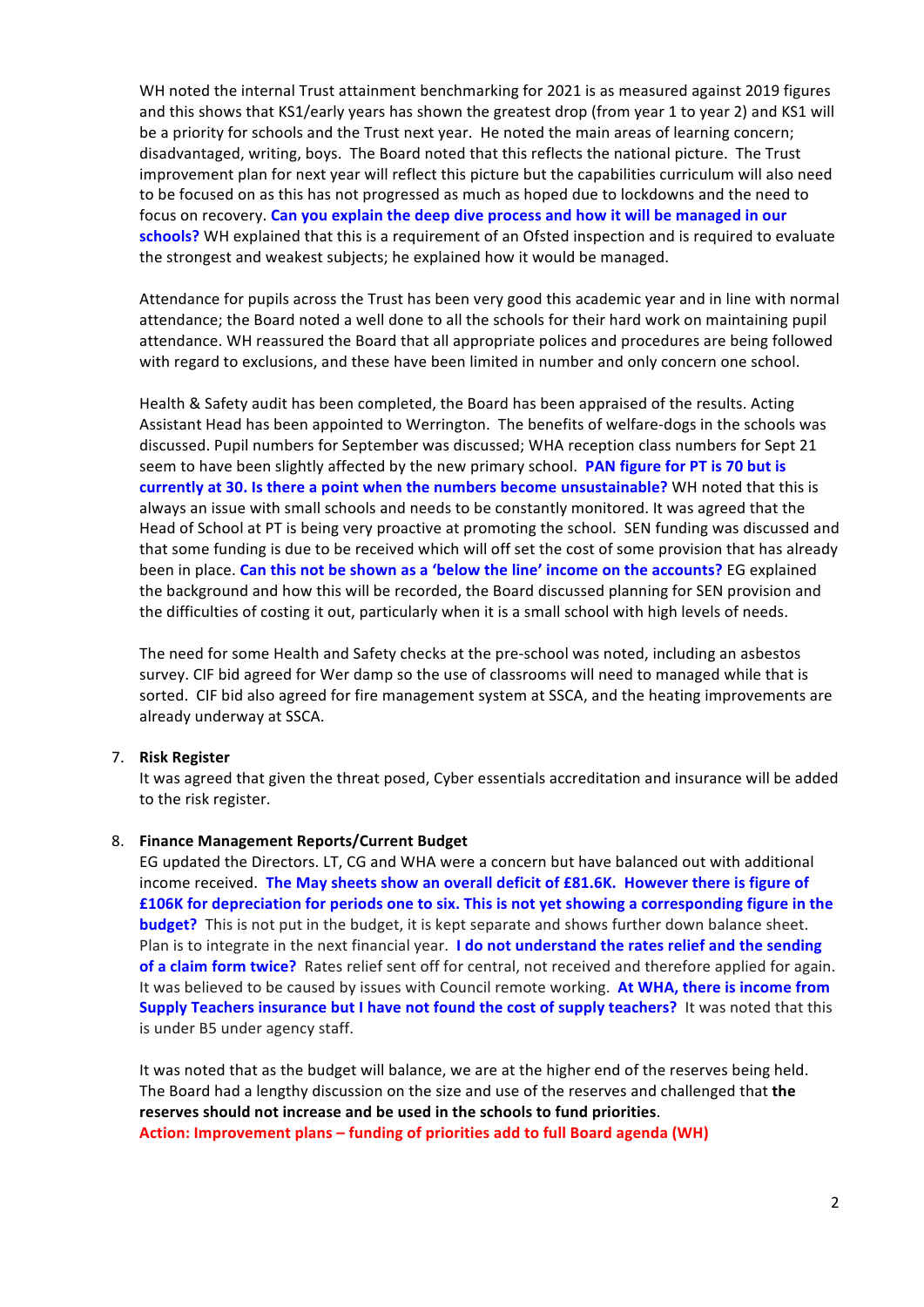The Directors discussed pooling of gag funding and the CFO noted the pressure to do this in MATs now. **Action: Discuss pooling of gag funding (EG/WH)** 

## 9. **Budgets**

Budget for next financial year has been balanced less CG and LT that will need a challenge cost placed against them. The budget for the next financial year is approved and submitted to ESFA.

Three-year budget forecast return agreed, although it was noted that some funds are not always known about in advance so it is difficult to plan for these.

## 10. **Internal Audit & Appoint Internal Auditor**

Internal audit complete; 2 minor matters noted, system related issues that have been resolved.

Appoint Internal Auditor for  $21/22 - WH$  commented on the current internal auditor. Quotes awaited for internal auditor. C/F appoint internal auditor at autumn term full Board (WH)

## 11. **External Audit & Auditor**

It was agreed that the same external auditor, Francis Clark should be used for the external audit in 2022. This will be recommended to Members at their AGM in October for appointment of external auditor (a set agenda item for every AGM).

Final review of key issues from previous external audit confirmed that all actions complete.

## 12. **Review**

- Scheme of Delegation *no changes required. Approved.*
- Decision Planner no changes required. Approved.
- Complaints & Compliments; the Directors complimented on what a great job all the staff at An Daras Trust are doing. Directors have continued to visit different schools and short reports have been shared with the remainder of the Trust Board.

## 13. Agree Items for Annual Governance Statement (WH)

WH will suggest input for the governance statement and TM will add specified information. GB & ST will then look over the draft governance statement for further input and approval.

## 14. **S157 Safeguarding Annual Return**

S157 return submitted by schools and feedback received. Nothing significant to report or issues raised. KCSiE due out in September and the Board will be notified of changes.

## 15. Actions from Committees

- TLA None
- $\cdot$  FSD None
- RSD covered in item  $4 & 87$
- Audit covered in item  $10$
- LGBs None

## 16. **Governance Review**

An LGB review was conducted and identified gaps, issues with Chair succession and Vice Chair appointments. Some of these issues have now been addressed; there is a new Chair at SC, SSCA and WHA. Recruitment adverts have gone out to multiple sources and has yielded some success with a few additional governors appointed. As always, more governors are required.